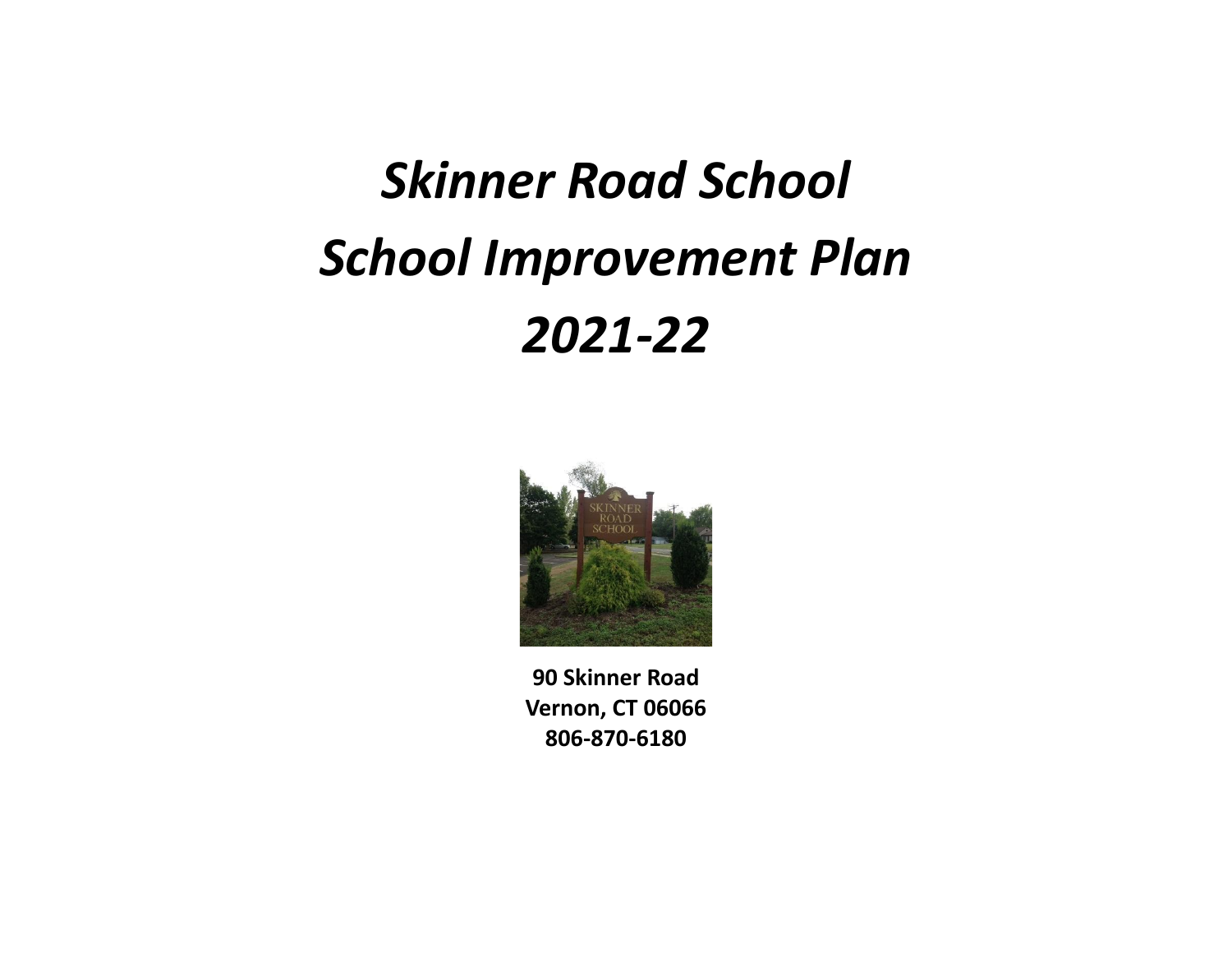# **Table of Contents**

| Instructional |                                                  |                          |                 |                   | Leadership              |
|---------------|--------------------------------------------------|--------------------------|-----------------|-------------------|-------------------------|
|               |                                                  |                          |                 |                   |                         |
|               |                                                  |                          |                 |                   |                         |
|               |                                                  |                          |                 |                   | $\mathbf{2}$            |
|               | District Mission, Vision, Equity Stance and Core |                          |                 |                   |                         |
|               |                                                  |                          |                 |                   | $\mathbf{2}$            |
| <b>School</b> |                                                  |                          |                 |                   |                         |
|               |                                                  |                          |                 |                   |                         |
|               |                                                  |                          |                 |                   | $\mathbf{2}$            |
| Goal          | $\mathbf{1}$                                     |                          | <b>Academic</b> | <b>Strategies</b> | for                     |
|               |                                                  |                          |                 |                   | $\overline{\mathbf{3}}$ |
| Goal          | $\overline{2}$                                   | <b>School</b>            | <b>Culture</b>  | <b>Strategies</b> | for                     |
|               |                                                  |                          |                 |                   | 5                       |
| Goal          | 3                                                | <b>Family Example 18</b> | Engagement      | <b>Strategies</b> | for                     |
|               |                                                  |                          |                 |                   | 6                       |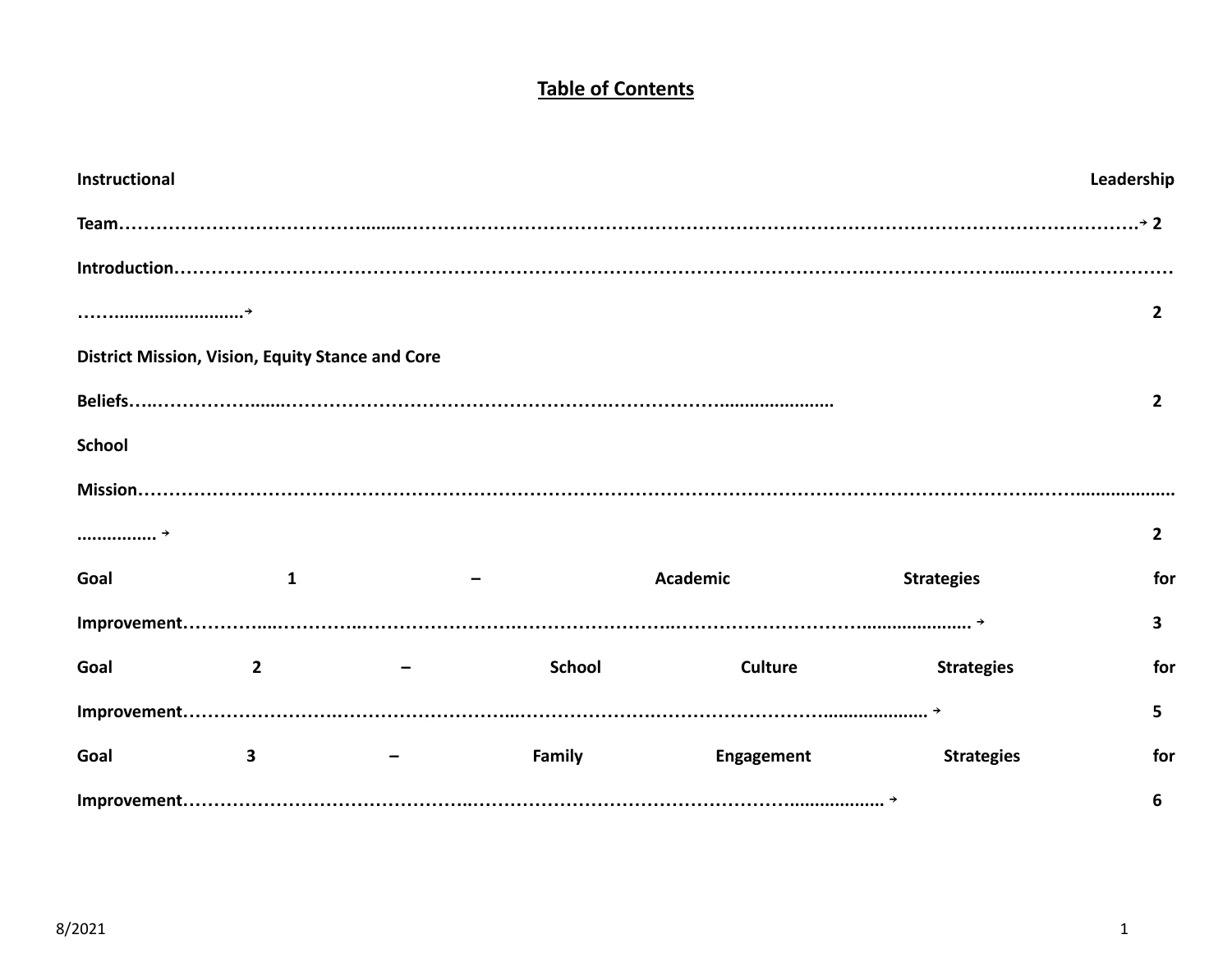| <b>School</b> |              |             |
|---------------|--------------|-------------|
|               |              |             |
| School-wide   | Professional | Development |
|               |              | 9           |
| <b>School</b> |              |             |
|               |              |             |
| . +           |              | 10          |
|               |              |             |
|               |              | 11          |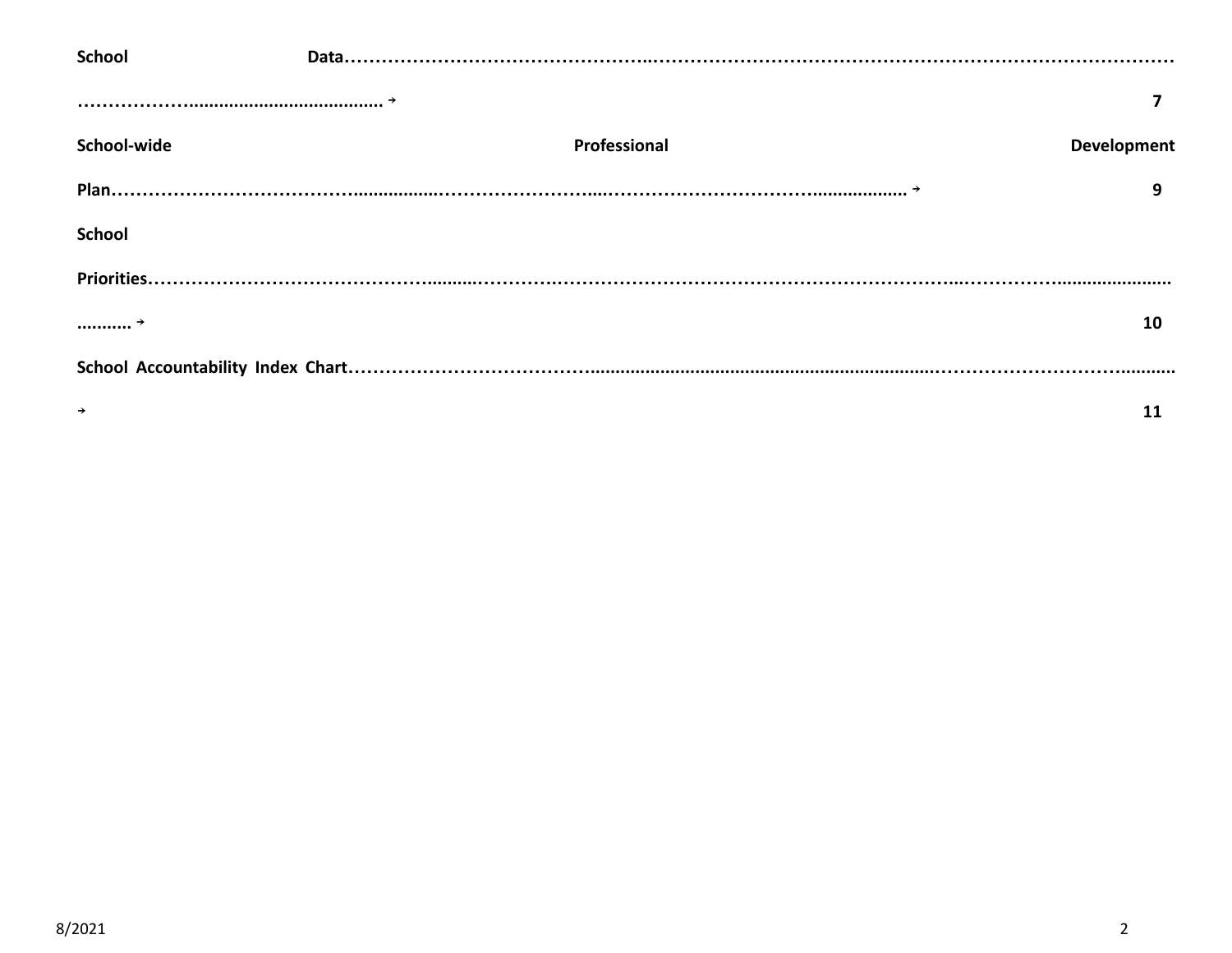**Skinner Road School – School Improvement Plan 2021-22**

#### **Skinner Road School Building Instructional Leadership Team Prepared this Document:**

Bryan Kerachsky, Principal Carri Clark, Reading Interventionist Lauren Guay, Teacher Deb Hill, Kindergarten Teacher Kelly Schunder, Social Worker Maureen Kearney, Reading Interventionist Cheryl Spencer, Grade Teacher Rob Dejesus, Teacher Melissa McKee, Math Interventionist Kathryn Barrington, Math Interventionist

#### **Introduction**

Every year Skinner Road school staff creates a school improvement plan which provides an overview of the initiatives and priorities being implemented in the building. This plan includes the mission statement and goals of the Vernon Board of Education, as well as, the individual school improvement initiatives that are aligned to the district mission and goals. The goals and priorities at Skinner Road School are developed to increase student achievement while improving the environment in which all students learn.

#### **Vernon Board of Education Mission Statement**

The Vernon Public Schools, in partnership with family and community, is committed to provide a quality education, with high expectations, in a safe environment, where all students become independent learners and productive contributors to society.

#### **Vernon Board of Education Vision Statement**

Every graduate is a *Critical Thinker*, *Collaborator*, *Communicator*, *Resilient Individual*, and *Responsible Citizen*.

#### **Vernon Board of Education Equity Stance**

The Vernon Public School district recognizes and values the rich diversity of race, ethnicity, abilities, gender identity, sexual orientation, and economic background of our students.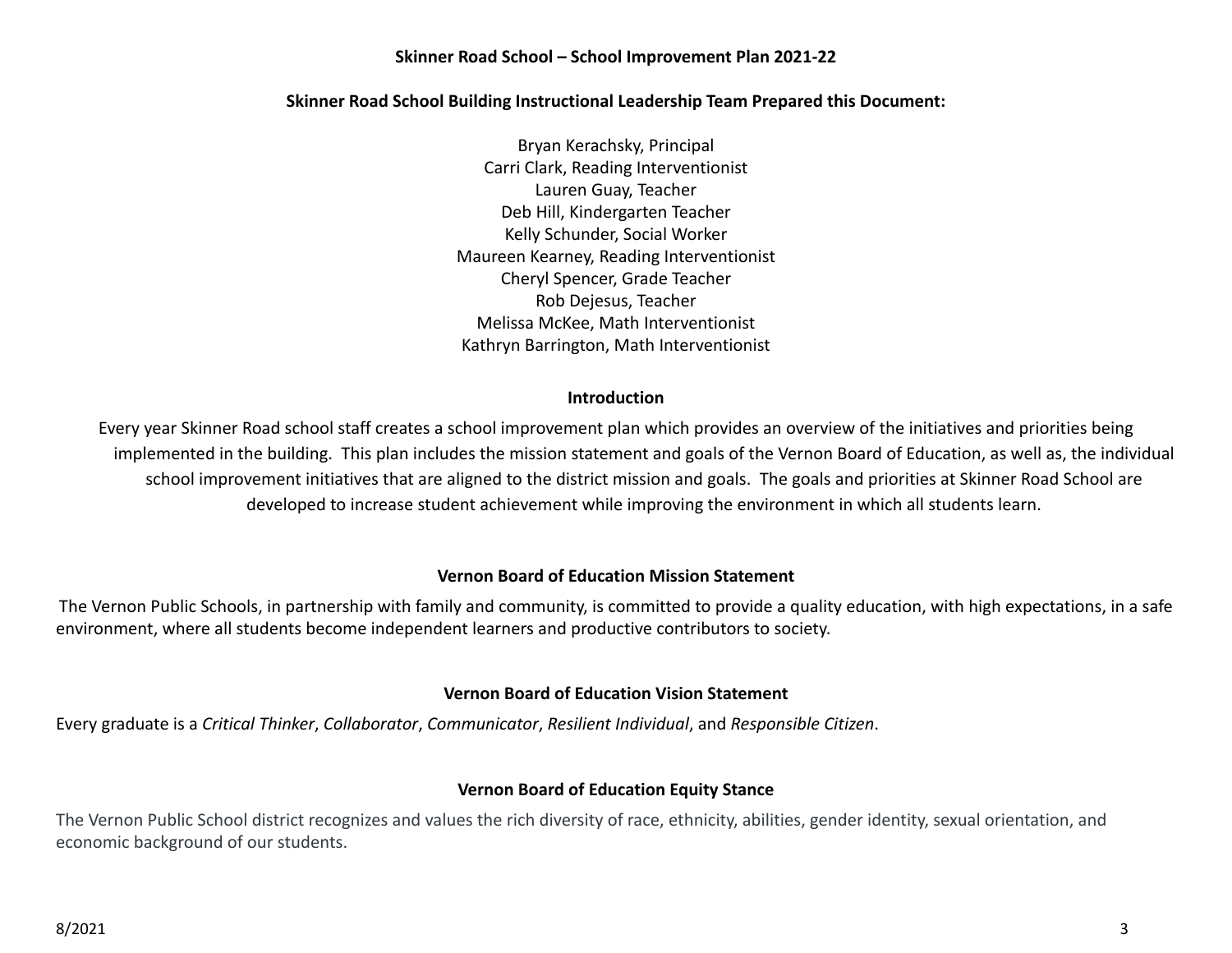We also acknowledge the existence of a range of inequities that exist across our nation and within our local community that impact our students. These inequities create disproportionate outcomes ranging from gaps in academic achievement to dropout rates. The impact of these gaps extend well beyond school, correlating with indicators of physical health, emotional well-being, income, and civic participation.

Equity in education is achieved when student outcomes are not predicted by gender, race, ethnicity, economic background, sexual orientation, language or abilities and where all students reach a level of efficacy and competence that supports a rewarding and productive life.

This requires the elimination of inequitable policies, programs and practices that currently contribute to disproportionate learning and achievement among student groups. In addition, it requires the identification and implementation of new strategies that promote equitable experiences and outcomes.

In order to provide an equitable education for all students, the Vernon Public School district, in partnership with the community, will:

• Focus on inclusive Pre-K education and other research-based practices known to reduce bias and discrimination while reducing gaps

• Provide access, experiences and opportunities through an inclusive, student-centered environment that values voice and choice resulting in equitable outcomes

- Develop systemic practices that allow all students to learn from others that represent a broad range of backgrounds and experiences
- Recruit and retain a faculty and staff more representative of the experiences and backgrounds of students
- Support a professional learning community where educators have an equity lens, self-awareness, and professional skills to support all students

*Our commitment to equity allows us to achieve our Mission, ensuring that every student can become an independent learner and a productive contributor to society.*

#### **Vernon Board of Education Core Beliefs**

- 1. Build and improve relationships and partnerships with family and community.
- 2. Increase the achievement of every student through high quality curriculum, instruction and assessment.
- 3. Promote safe environments that are socially, emotionally, and physically conducive to learning.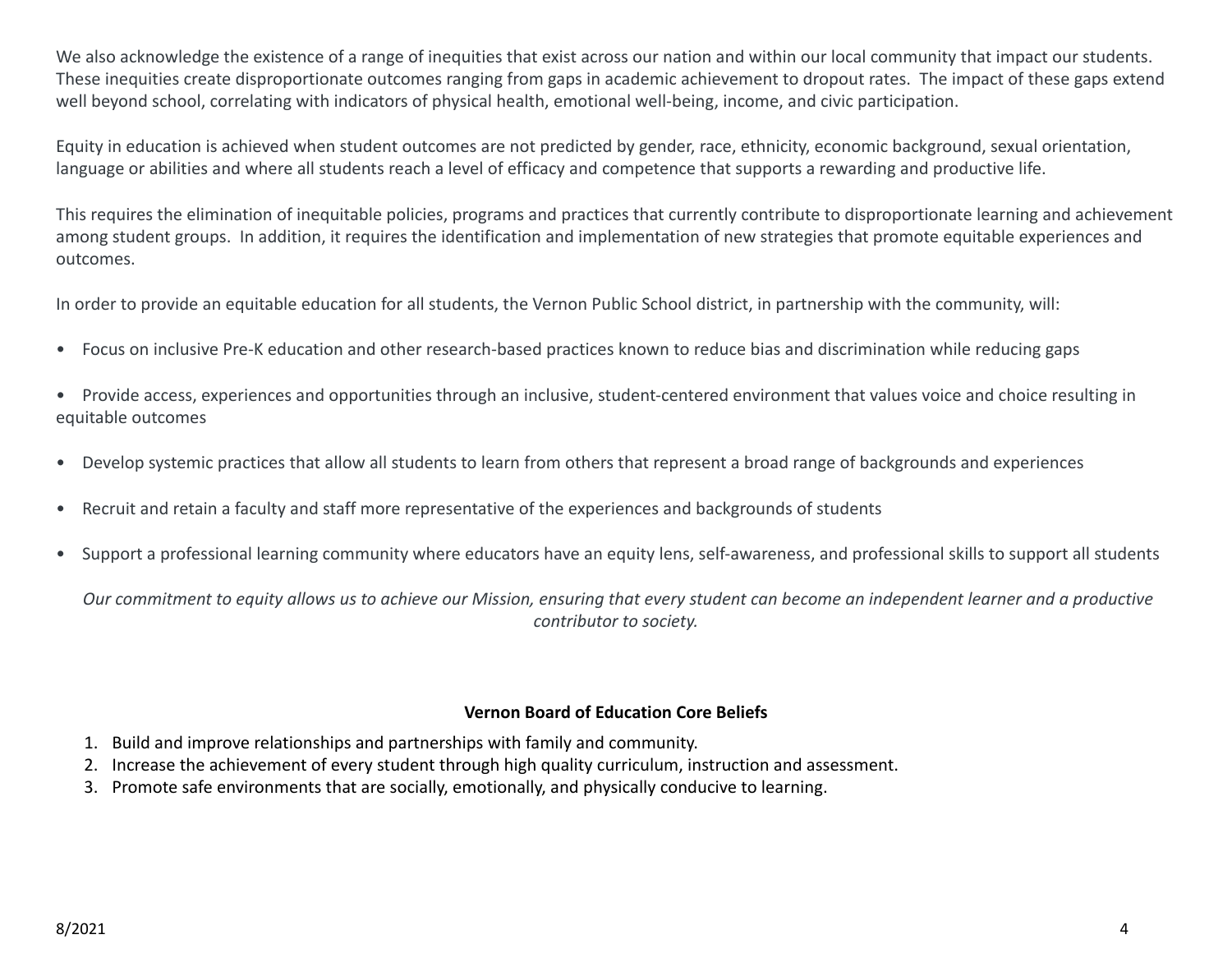#### **Skinner Road School Vision**:

Skinner Road School is a collaborative community of learners. Staff work alongside students to achieve their highest level of excellence. Our school fosters an environment where individuals feel comfortable, wanted, valued, accepted, and safe.

#### **Skinner Road School Mission**:

Our mission in partnership with family and community is to provide students with a strong educational foundation that will prepare them for success in life.

#### **SRS Goals and Strategies, 2021-22**

| <b>School Year: 2021-22</b>                   |                                                                                                                                                                                                          |           |  |                                        |             |                            |                 |                   |                  |                                                                                                                                                                        |                        |       |           |                   |       |  |
|-----------------------------------------------|----------------------------------------------------------------------------------------------------------------------------------------------------------------------------------------------------------|-----------|--|----------------------------------------|-------------|----------------------------|-----------------|-------------------|------------------|------------------------------------------------------------------------------------------------------------------------------------------------------------------------|------------------------|-------|-----------|-------------------|-------|--|
|                                               | Blueprint for Success Focus Area: Rigorous Curriculum (reading)<br>Goal 1A:*Increase reading achievement for all students.                                                                               |           |  |                                        |             |                            |                 |                   |                  |                                                                                                                                                                        |                        |       |           |                   |       |  |
|                                               |                                                                                                                                                                                                          |           |  |                                        |             |                            |                 |                   |                  |                                                                                                                                                                        |                        |       |           |                   |       |  |
|                                               |                                                                                                                                                                                                          |           |  |                                        |             |                            |                 |                   |                  | Metric 1: Reading achievement for grades K-1 will increase 10% from fall 2021 to spring 2022 as measured by the DIBELS composite score.                                |                        |       |           |                   |       |  |
|                                               |                                                                                                                                                                                                          |           |  |                                        |             |                            |                 |                   |                  | Metric 2: ELA achievement for grades 3-5 will grow one performance level, or maintain at goal, as measured by the Pre and Post Interim Assessment Blocks (IAB)s during |                        |       |           |                   |       |  |
|                                               |                                                                                                                                                                                                          |           |  |                                        |             |                            |                 |                   |                  | the 2021-22 school year. This will be measured from students progressing through below standard, at/near standard to above standard.                                   |                        |       |           |                   |       |  |
|                                               |                                                                                                                                                                                                          |           |  |                                        |             |                            |                 |                   |                  | Metric 3: Reading achievement for all students in grades 2-5 will meet their growth target as measured by IReady from October 2021 to March 2022.                      |                        |       |           |                   |       |  |
|                                               | <b>Metric 1-Dibels</b>                                                                                                                                                                                   |           |  | <b>Fall 2021</b>                       | Spring 2022 |                            | $+/-$           |                   | <b>Fall 2021</b> | Spring 2022                                                                                                                                                            | $+/-$                  |       |           |                   |       |  |
|                                               | Kindergarten                                                                                                                                                                                             |           |  |                                        |             |                            |                 | Gr. 1             |                  |                                                                                                                                                                        |                        |       |           |                   |       |  |
|                                               |                                                                                                                                                                                                          |           |  |                                        |             |                            |                 |                   |                  |                                                                                                                                                                        |                        |       |           |                   |       |  |
|                                               | <b>Metric 2</b>                                                                                                                                                                                          | IAB 1 Pre |  | <b>IAB 1 Post</b>                      |             | $+/-$                      | IAB 2 Pre       | <b>IAB 2 Post</b> | $+/-$            |                                                                                                                                                                        | IAB 3 Pre   IAB 3 Post | $+/-$ | IAB 4 Pre | <b>IAB 4 Post</b> | $+/-$ |  |
|                                               | Grade 3                                                                                                                                                                                                  |           |  |                                        |             |                            |                 |                   |                  |                                                                                                                                                                        |                        |       |           |                   |       |  |
|                                               | Grade 4                                                                                                                                                                                                  |           |  |                                        |             |                            |                 |                   |                  |                                                                                                                                                                        |                        |       |           |                   |       |  |
|                                               | Grade 5                                                                                                                                                                                                  |           |  |                                        |             |                            |                 |                   |                  |                                                                                                                                                                        |                        |       |           |                   |       |  |
|                                               |                                                                                                                                                                                                          |           |  |                                        |             |                            |                 |                   |                  |                                                                                                                                                                        |                        |       |           |                   |       |  |
|                                               | <b>Metric 3</b>                                                                                                                                                                                          |           |  | I-Ready Fall 2021                      |             | <b>I-Ready Spring 2021</b> |                 |                   |                  | % of students meeting their growth target                                                                                                                              |                        |       |           |                   |       |  |
|                                               | Grade 2                                                                                                                                                                                                  |           |  |                                        |             |                            |                 |                   |                  |                                                                                                                                                                        |                        |       |           |                   |       |  |
|                                               | Grade 3                                                                                                                                                                                                  |           |  |                                        |             |                            |                 |                   |                  |                                                                                                                                                                        |                        |       |           |                   |       |  |
|                                               | Grade 4                                                                                                                                                                                                  |           |  |                                        |             |                            |                 |                   |                  |                                                                                                                                                                        |                        |       |           |                   |       |  |
|                                               | Grade 5                                                                                                                                                                                                  |           |  |                                        |             |                            |                 |                   |                  |                                                                                                                                                                        |                        |       |           |                   |       |  |
|                                               |                                                                                                                                                                                                          |           |  |                                        |             |                            |                 |                   |                  |                                                                                                                                                                        |                        |       |           |                   |       |  |
| <b>Theory</b>                                 | If teachers deliver high-quality small group instruction and they continue to participate in job-embedded professional development, then students will make<br>of Action:<br>a year or more of progress. |           |  |                                        |             |                            |                 |                   |                  |                                                                                                                                                                        |                        |       |           |                   |       |  |
| <b>Staff Responsible</b><br><b>Strategies</b> |                                                                                                                                                                                                          |           |  | <b>Resources &amp; Learning Needed</b> |             |                            | <b>Timeline</b> |                   |                  | <b>Intended Outcomes</b>                                                                                                                                               |                        |       |           |                   |       |  |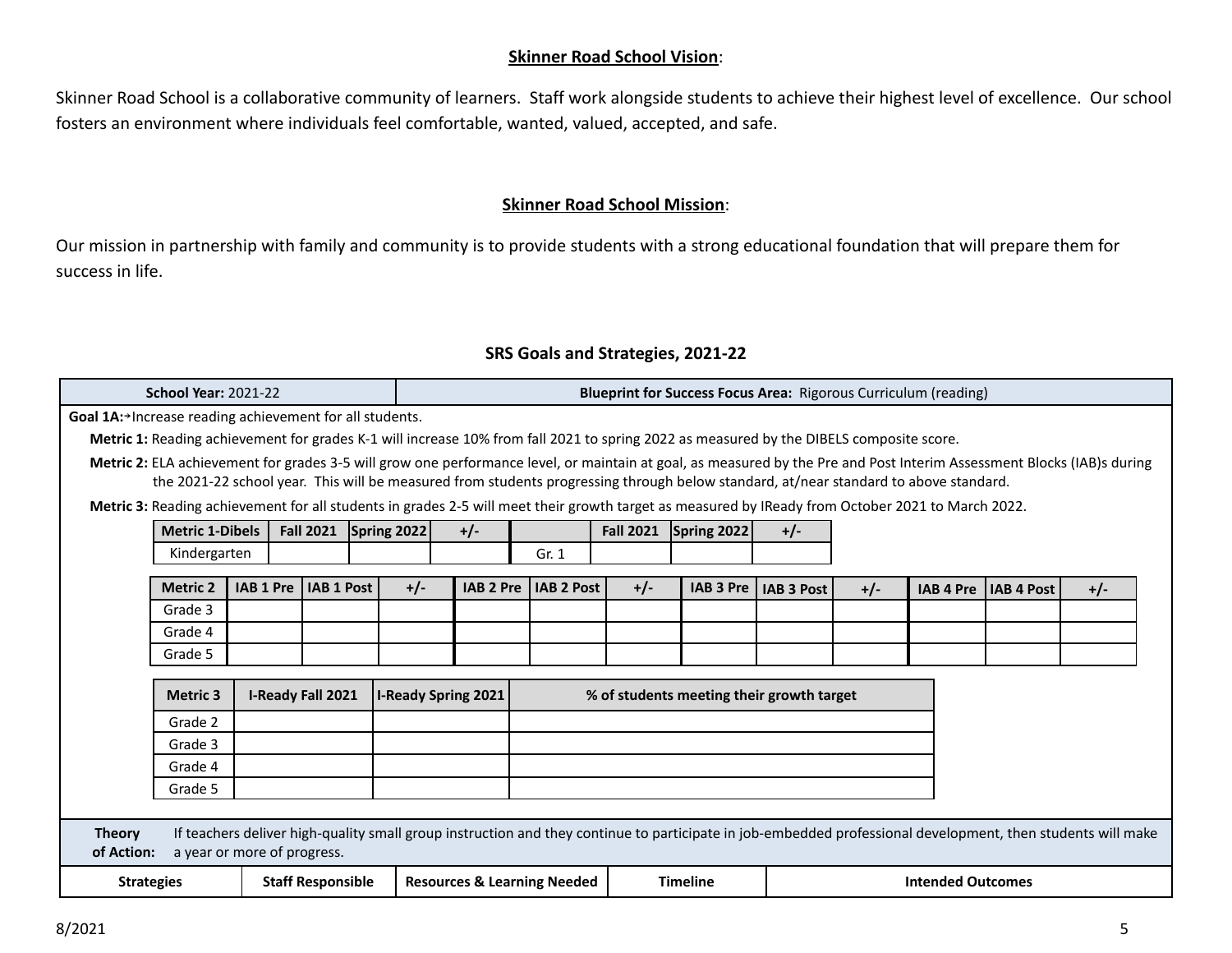| Gradual Release of<br>Responsibility model:<br>- small groups and<br>individual conferring | <b>Classroom Teachers</b><br><b>Reading Teachers</b><br>Principal                  | Daily schedule<br>PD: Consultants, Instructional<br>Coaches, & Reading Teachers<br>PLCs, Common planning time                                                                                                          | Sept. '21 - June '22<br>$-$ PD, PLCs             | Evidence:<br>-lesson plans, observations, PD agendas, assessments<br>Short-Term Impact & Longer-Term Outcomes:<br>- weekly planning for conferences & groups<br>- targeted & differentiated instruction<br>$-$ student growth                 |
|--------------------------------------------------------------------------------------------|------------------------------------------------------------------------------------|------------------------------------------------------------------------------------------------------------------------------------------------------------------------------------------------------------------------|--------------------------------------------------|-----------------------------------------------------------------------------------------------------------------------------------------------------------------------------------------------------------------------------------------------|
| Conferring                                                                                 | K-5 teachers<br><b>Reading Teachers</b><br><b>Special Ed Teachers</b><br>Principal | Literacy Footprints (LF)<br>materials<br>PD on LF & Phonics/Phonemic<br>Awareness<br>PLC Team meetings<br>Assessment data<br><b>Heggerty Phonemic</b><br>Awareness<br><b>READCONN</b><br><b>FandP Leveled Literacy</b> | Sept. '21 - June '22<br>$-$ PD, PLCs<br>$-$ SRBI | Evidence:<br>-lesson plans, observations, PD agendas, assessments, data<br>binder<br>Short-Term Impact & Longer-Term Outcomes:<br>- weekly planning for conferences & groups<br>- targeted & differentiated instruction<br>$-$ student growth |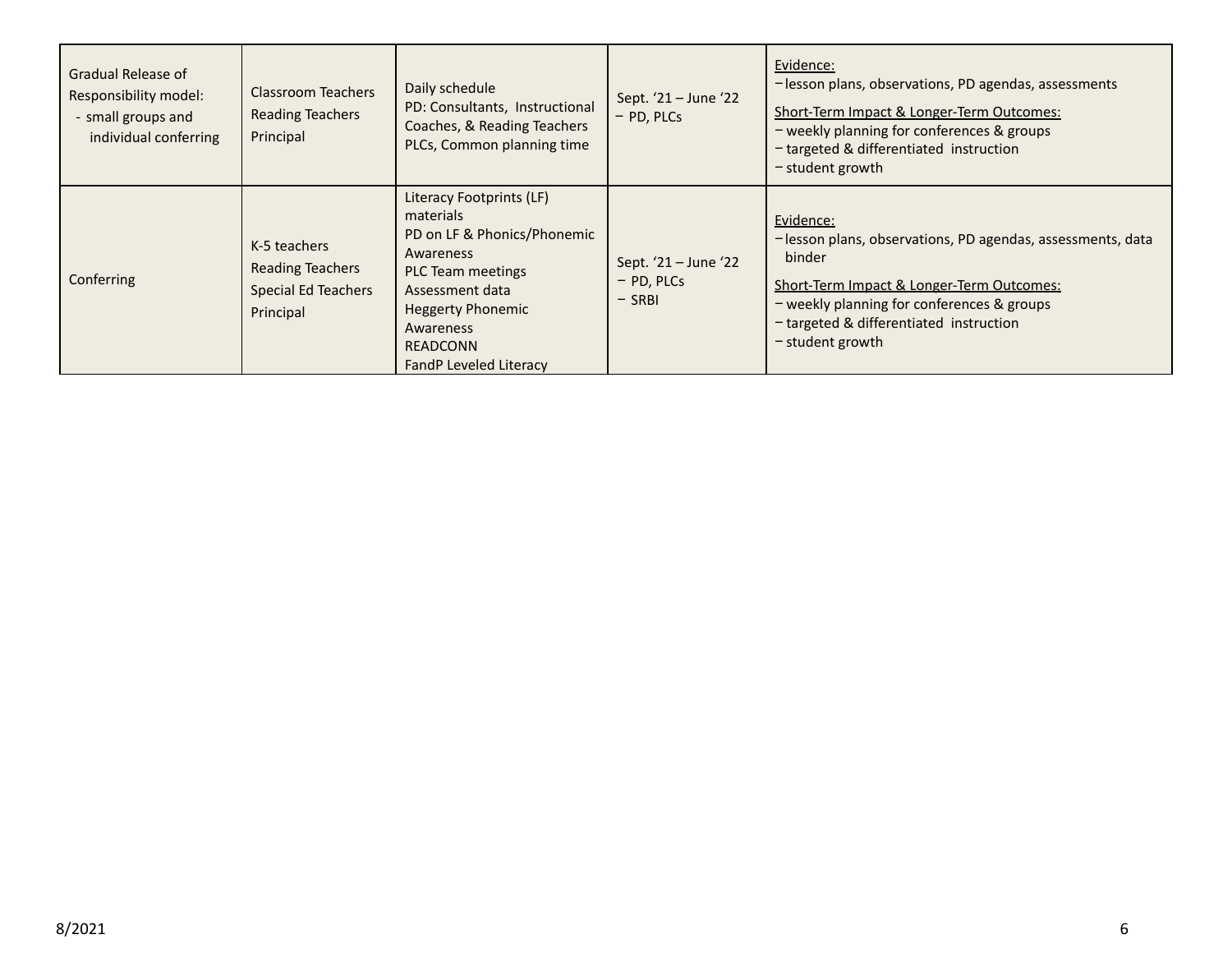**Goal 1B:**→Increase math achievement for all students.

**Metric 1:** Math achievement for grades K-1 will increase 20% from fall 2021 to spring 2022 as measured by the District fluency assessment.

**Metric 2:** Math achievement for grades 3-5 will grow one performance level, or maintain at goal, as measured by the Pre and Post Interim Assessment Blocks (IAB)s during the 2021-22 school year. This will be measured from students progressing through below standard, at/near standard to above standard.

**Metric 3:** Math achievement for all students in grades 2-5 will meet their growth target as measured by IReady from October 2021 to March 2022.

| Metric 1- Fluency Fall 2021 Spring 2022 |  |        | Fall 2021   Spring 2022 |  |
|-----------------------------------------|--|--------|-------------------------|--|
| Kindergarten                            |  | −Gr. ⊥ |                         |  |

| <b>Metric 2</b> | $IAB1$ Pre   $IAB1$ Post | $+/-$ | $\blacksquare$ IAB 2 Pre   IAB 2 Post | $+/-$ | $\vert$ IAB 3 Pre   IAB 3 Post | $+/-$ | IAB 4 Pre   IAB 4 Post |  |
|-----------------|--------------------------|-------|---------------------------------------|-------|--------------------------------|-------|------------------------|--|
| Grade 3         |                          |       |                                       |       |                                |       |                        |  |
| Grade 4         |                          |       |                                       |       |                                |       |                        |  |
| Grade 5         |                          |       |                                       |       |                                |       |                        |  |

| <b>Metric 3</b> | <b>I-Ready Fall 2021</b> | I-Ready Spring 2021   % of students meeting their growth target |
|-----------------|--------------------------|-----------------------------------------------------------------|
| Grade 2         |                          |                                                                 |
| Grade 3         |                          |                                                                 |
| Grade 4         |                          |                                                                 |
| Grade 5         |                          |                                                                 |

**Theory**

**h**  $\cdot$ If we deliver instruction that is rigorous, includes accountable talk, and is differentiated, then student achievement will increase.

| <b>Strategies</b> | <b>Staff Responsible</b>                                                                                      | <b>Resources and Learning</b><br><b>Needed</b>                                                       | <b>Timeline</b>                                                   | <b>Intended Outcomes</b><br>(Early evidence, short term & long-term impact)                                                                                                                                           |
|-------------------|---------------------------------------------------------------------------------------------------------------|------------------------------------------------------------------------------------------------------|-------------------------------------------------------------------|-----------------------------------------------------------------------------------------------------------------------------------------------------------------------------------------------------------------------|
| Rigor: DOK        | Classroom Teachers<br><b>Special Education</b><br><b>Teachers</b><br>Math Teachers<br>Principal               | Time in schedule<br>Professional Development<br>from Melissa Howey &<br>Math Teachers<br><b>PLCs</b> | Sept. '21 - June '22<br>$-$ PD. PLCs                              | Evidence:<br>-lesson plans, observations, PD agendas, assessments<br>Short-Term Impact & Longer-Term Outcomes:<br>weekly planning for conferences & groups<br>targeted & differentiated instruction<br>student growth |
| <b>SRBI</b>       | <b>Classroom Teachers</b><br><b>Special Education</b><br><b>Teachers</b><br><b>Math Teachers</b><br>Principal | Melissa Howey<br>Math Interventionists                                                               | Sept. $21 - June 22$<br>$-$ PD, PLCs<br>SRBI<br>$\qquad \qquad -$ | Evidence:<br>-lesson plans, observations, PD agendas, assessments<br>Short-Term Impact & Longer-Term Outcomes:<br>weekly planning for conferences & groups<br>targeted & differentiated instruction<br>student growth |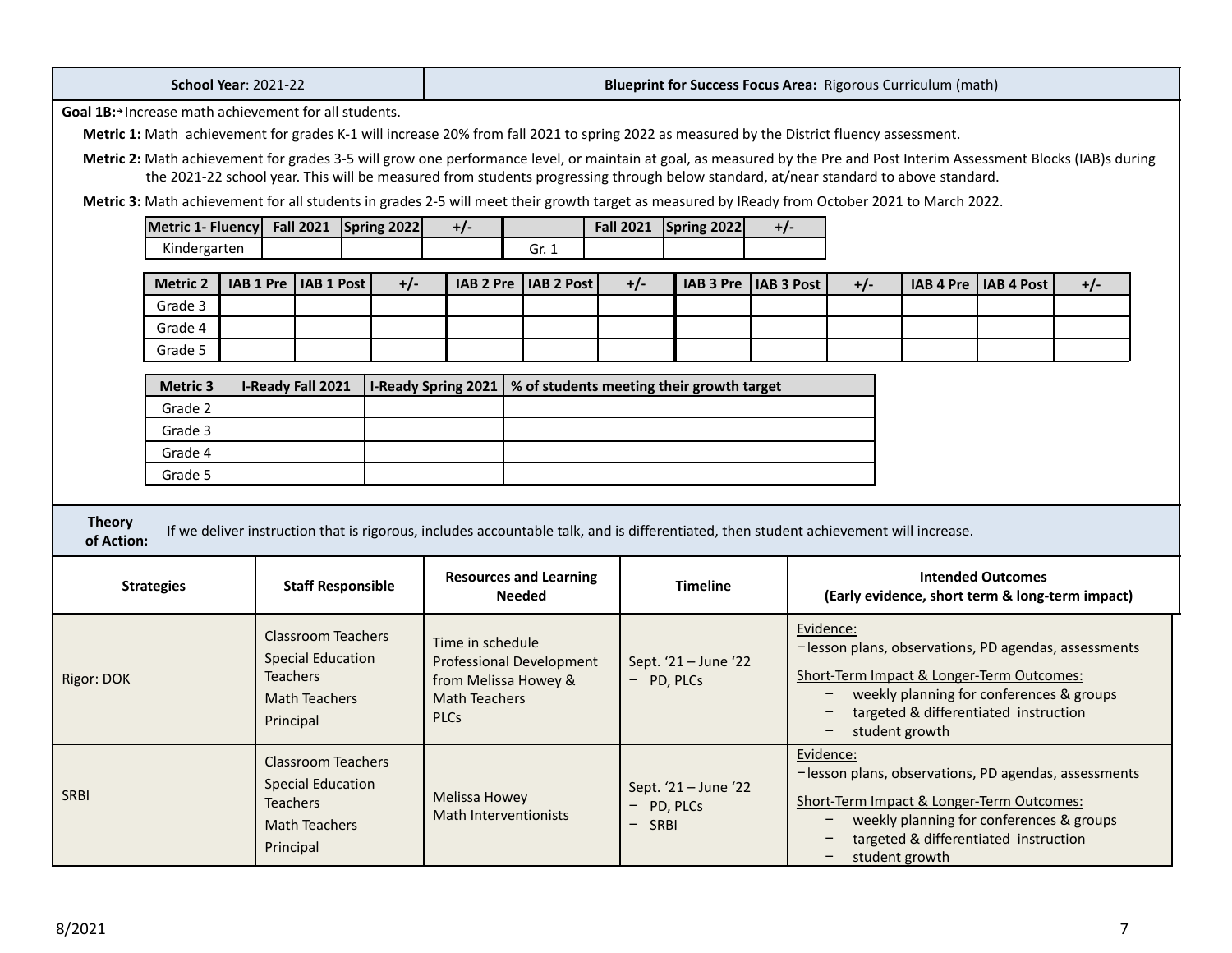| <b>School Year: 2021-22</b>                                                                                                                                                                                                                                                                                                                                                                                                                                  |                                                                                                                                          |                                                                                                                      | <b>Blueprint for Success Focus Area: School Climate/Culture</b>                  |                                                                                                                                                                                                                                            |  |  |  |  |
|--------------------------------------------------------------------------------------------------------------------------------------------------------------------------------------------------------------------------------------------------------------------------------------------------------------------------------------------------------------------------------------------------------------------------------------------------------------|------------------------------------------------------------------------------------------------------------------------------------------|----------------------------------------------------------------------------------------------------------------------|----------------------------------------------------------------------------------|--------------------------------------------------------------------------------------------------------------------------------------------------------------------------------------------------------------------------------------------|--|--|--|--|
| Develop a positive school climate/culture, so that student success will flourish.<br>Goal 2:<br>Metric 1: Increase students' responses to "I have strategies to use when I am upset" from 68 % to 78% (Student Survey).<br>Metric 2: Increase the number of classroom/school/student celebrations to support the school social-emotional learning work (student belonging). Overall, how much do<br>you feel like you belong at your school from 79% to 89%. |                                                                                                                                          |                                                                                                                      |                                                                                  |                                                                                                                                                                                                                                            |  |  |  |  |
| <b>Theory</b><br>of Action:                                                                                                                                                                                                                                                                                                                                                                                                                                  | If we learn and implement equity and trauma informed practices, then our students will be feel connected to and supported by the school. |                                                                                                                      |                                                                                  |                                                                                                                                                                                                                                            |  |  |  |  |
| <b>Strategies</b>                                                                                                                                                                                                                                                                                                                                                                                                                                            | <b>Staff Responsible</b>                                                                                                                 | <b>Intended Outcomes</b><br>(Early evidence, short term & long-term impact)                                          |                                                                                  |                                                                                                                                                                                                                                            |  |  |  |  |
|                                                                                                                                                                                                                                                                                                                                                                                                                                                              |                                                                                                                                          |                                                                                                                      |                                                                                  |                                                                                                                                                                                                                                            |  |  |  |  |
| Second Step - Social Thinking<br>curriculum                                                                                                                                                                                                                                                                                                                                                                                                                  | Grade K-5 & UA<br><b>Teachers</b><br>Social Workers<br>Psychologist<br>Administration                                                    | Curriculum materials<br>Coaching from Dr.<br>Viana Turcious-Cotto<br>Time in schedule<br>Professional<br>Development | Sept. '21 - June '22<br>PD, PLCs<br>-<br><b>SRBI</b><br>$\overline{\phantom{0}}$ | Evidence:<br>$-D$ agendas<br>-Lesson plans<br>- Daily schedules<br>-Surveys - student/teacher?<br>Short-Term Impact & Longer-Term Outcomes:<br>- Problem solving strategies utilized<br>- Trauma informed lens and strategies are utilized |  |  |  |  |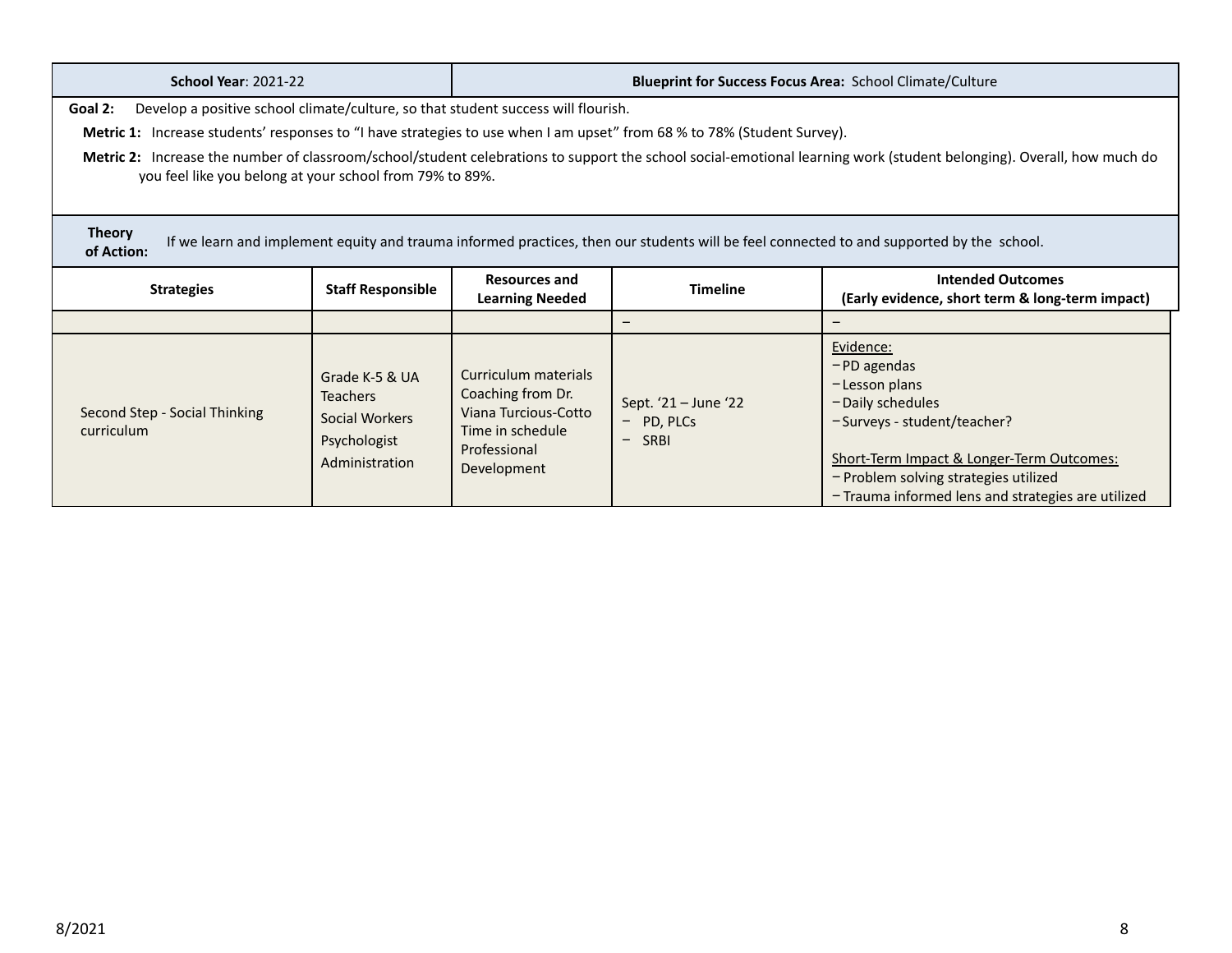| <b>School Year: 2020-2021</b> | Blueprint for Success Focus Area: Family Engagement & Partnerships |
|-------------------------------|--------------------------------------------------------------------|
|                               |                                                                    |

**Goal 3:**→ Engage families to build positive relationships that support learning and the development of the whole child.

**Metric 1:** → Decrease the percent of students that are chronically absent from \_11.8\_\_\_ % EOY 2021 to \_\_6.0\_\_% EOY 2022.

Metric 2: → Increase families' positive responses to "I am regularly informed about my child's progress." from 84% in fall 2020 to 90% in spring 2021.(Family Survey)

| Metric 1: Chr. Abs.    | 20-21 EOY                                        | 21-22 Mid Yr | 21-22 EOY |
|------------------------|--------------------------------------------------|--------------|-----------|
| <b>All Students</b>    | 11.8%                                            |              |           |
| Caucasian              | 43%/41% (% of population<br>of this demographic) |              |           |
| African Amer.          | 11%/11%                                          |              |           |
| Hispanic/Latino        | 31%/25%                                          |              |           |
| <b>Multi-Ethnic</b>    | 3%/6%                                            |              |           |
| Asian                  | 6%/12%                                           |              |           |
| 29%/17%<br><b>SPED</b> |                                                  |              |           |

**Theory of Action:** If we develop an environment that values relationships, is supportive to students, families, and staff, and has a growth mindset, then a physically and emotionally safe environment will be in place to support developing the whole child.

| <b>Staff Responsible</b><br><b>Strategies</b>                                                                   |                           | <b>Resources &amp; Learning</b><br><b>Needed</b>    | <b>Timeline</b>                                                                                                           | <b>Intended Outcomes</b><br>(Early evidence, short term & long-term impact)                                                                                                                       |  |
|-----------------------------------------------------------------------------------------------------------------|---------------------------|-----------------------------------------------------|---------------------------------------------------------------------------------------------------------------------------|---------------------------------------------------------------------------------------------------------------------------------------------------------------------------------------------------|--|
| Seesaw                                                                                                          | <b>Certified Staff</b>    | Seesaw<br>Aperature assessment                      | Sept. '21 – June '22<br>PD, PLCs<br>-<br>Data Teams                                                                       | Evidence:<br>-review of Seesaw posts<br>Short-Term Impact & Longer-Term Outcomes:<br>- Parents see feedback on student work.<br>$-$ Parents                                                       |  |
| <b>Family Touchpoints:</b><br>Classroom News<br><b>Welcome Back</b><br>communication<br><b>Hopes and Dreams</b> | <b>Classroom Teachers</b> |                                                     | Sept. $21 - June 22$<br>PD, PLCs<br>$-$<br>Data Teams<br><b>SRBI</b><br>-                                                 | Evidence:<br>-phone logs, conference schedules<br>-number of postcards completed<br>Short-Term Impact & Longer-Term Outcomes:<br>$-$ consistent communication<br>- increased personal connections |  |
| <b>Certified Staff</b><br>Family Events (TBD)<br>Administration                                                 |                           | Sept. '21 - June '22<br>PD, PLCs<br>-<br>Data Teams | Evidence:<br>$-$ agendas /flyers<br>Short-Term Impact & Longer-Term Outcomes:<br>$-$ increased connection with the school |                                                                                                                                                                                                   |  |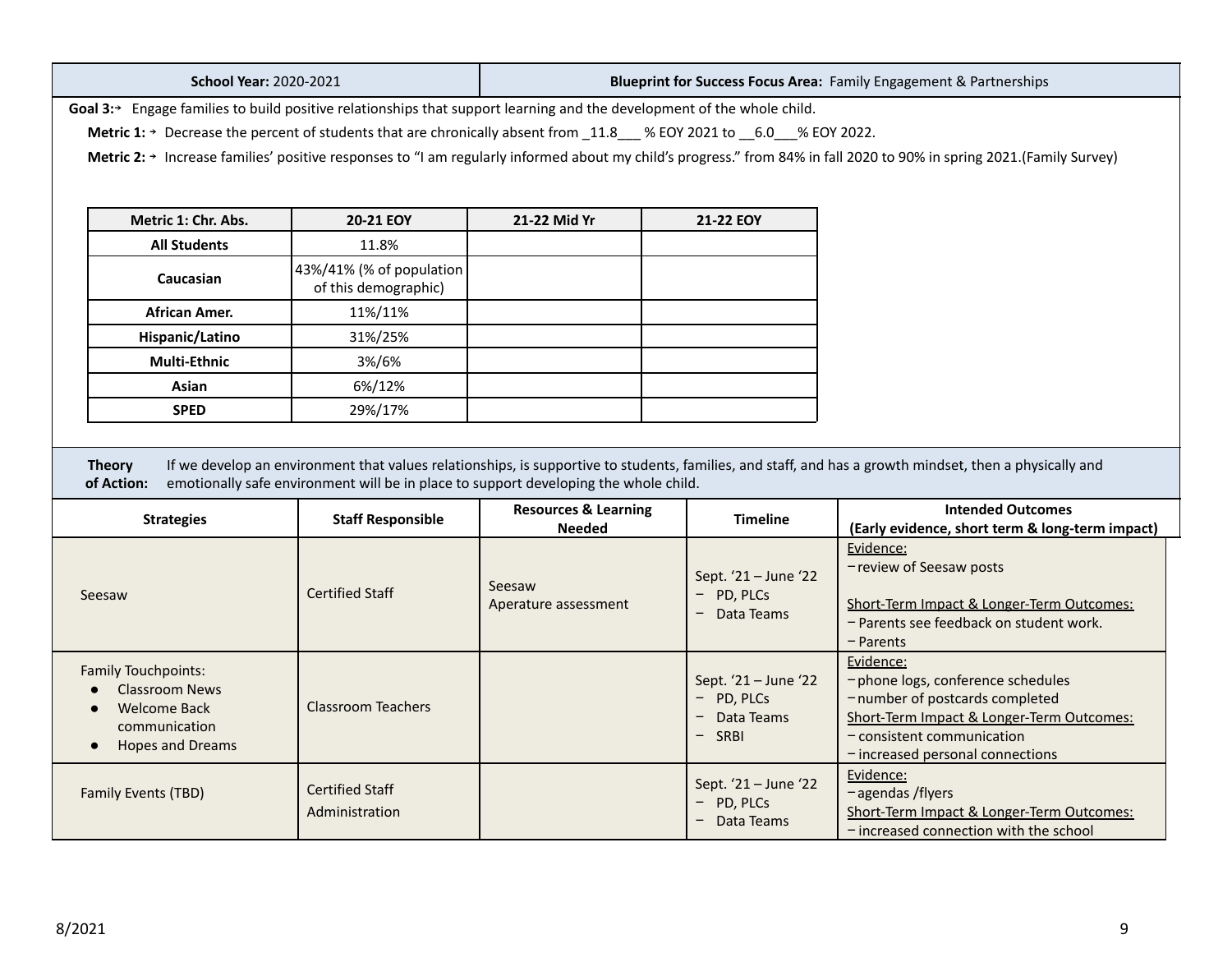#### **SCHOOL ACADEMIC DATA**

| <b>ELA Assessments</b>     |             |                  |             |  |                                         |              |              |              |          |              |        |
|----------------------------|-------------|------------------|-------------|--|-----------------------------------------|--------------|--------------|--------------|----------|--------------|--------|
| iReady – standard view     |             |                  |             |  | SBA, percent at or above proficient     |              |              |              |          |              |        |
| Grade                      | Spring 2021 | <b>Fall 2021</b> | Spring 2022 |  | 2018-19*<br>Grade<br>2017-18<br>2016-17 |              |              |              | 2021-22* |              |        |
| 2 <sub>nd</sub>            | 59          |                  |             |  |                                         | all students | all students | all students | cohort   | all students | cohort |
| 3 <sup>rd</sup>            | 59          |                  |             |  | 3 <sup>rd</sup>                         | 53           | 43           | 58           | N/A      | 39           |        |
| $\mathbf{A}^{\text{th}}$   | 45          |                  |             |  | 4 <sup>th</sup>                         | 45           | 60           | 70           | N/A      | 40           |        |
| $E^{th}$                   | 48          |                  |             |  | $E^{th}$                                | 48           | 53           | 64           | N/A      | 59           |        |
| <b>Total</b><br>Grades 2-5 | 53          |                  |             |  | Total<br>Grades 3-5                     | 48           | 52           | 64           | N/A      | 45           |        |

| <b>Math Assessments</b> |             |                  |             |                                     |              |              |              |        |              |        |
|-------------------------|-------------|------------------|-------------|-------------------------------------|--------------|--------------|--------------|--------|--------------|--------|
| iReady - standard view  |             |                  |             | SBA, percent at or above proficient |              |              |              |        |              |        |
| Grade                   | Spring 2021 | <b>Fall 2021</b> | Spring 2022 | Grade                               | 2016-17      | 2017-18      | 2018-19*     |        | 2021-22*     |        |
| 2 <sub>nd</sub>         | 41          |                  |             |                                     | all students | all students | all students | cohort | all students | cohort |
| <sub>o</sub> rd         | 28          |                  |             | <b>b</b> rd                         | 38           | 31           | 53           | N/A    | 33           |        |
| 4 <sup>th</sup>         | 34          |                  |             | 4 <sup>th</sup>                     | 55           | 57           | 43           | N/A    | 33           |        |
| $E$ <sup>th</sup>       | 39          |                  |             | 5 <sup>th</sup>                     | 38           | 37           | 32           | N/A    | 29           |        |
| Total<br>Grades 2-5     | 36          |                  |             | <b>Total</b><br>Grades 3-5          | 43           | 39           | 41           | N/A    | 32           |        |

**\*** Cohort percent includes students who attended VPS in the previous school year only.

#### **Assessments Defined:**

**iReady** –This is an online, interactive learning environment designed to assess students and then provide individualized instruction based on each student's learning needs in reading and math. After the assessment, students can log on at school or at home to complete lessons that target concepts the student missed on the assessment.

**Smarter Balanced Assessment (SBA) –** The State online assessment given to students in grades 3-8 in reading and math. This test will be given to students in the spring of 2018, and the individual results will be available to schools and parents in fall 2018.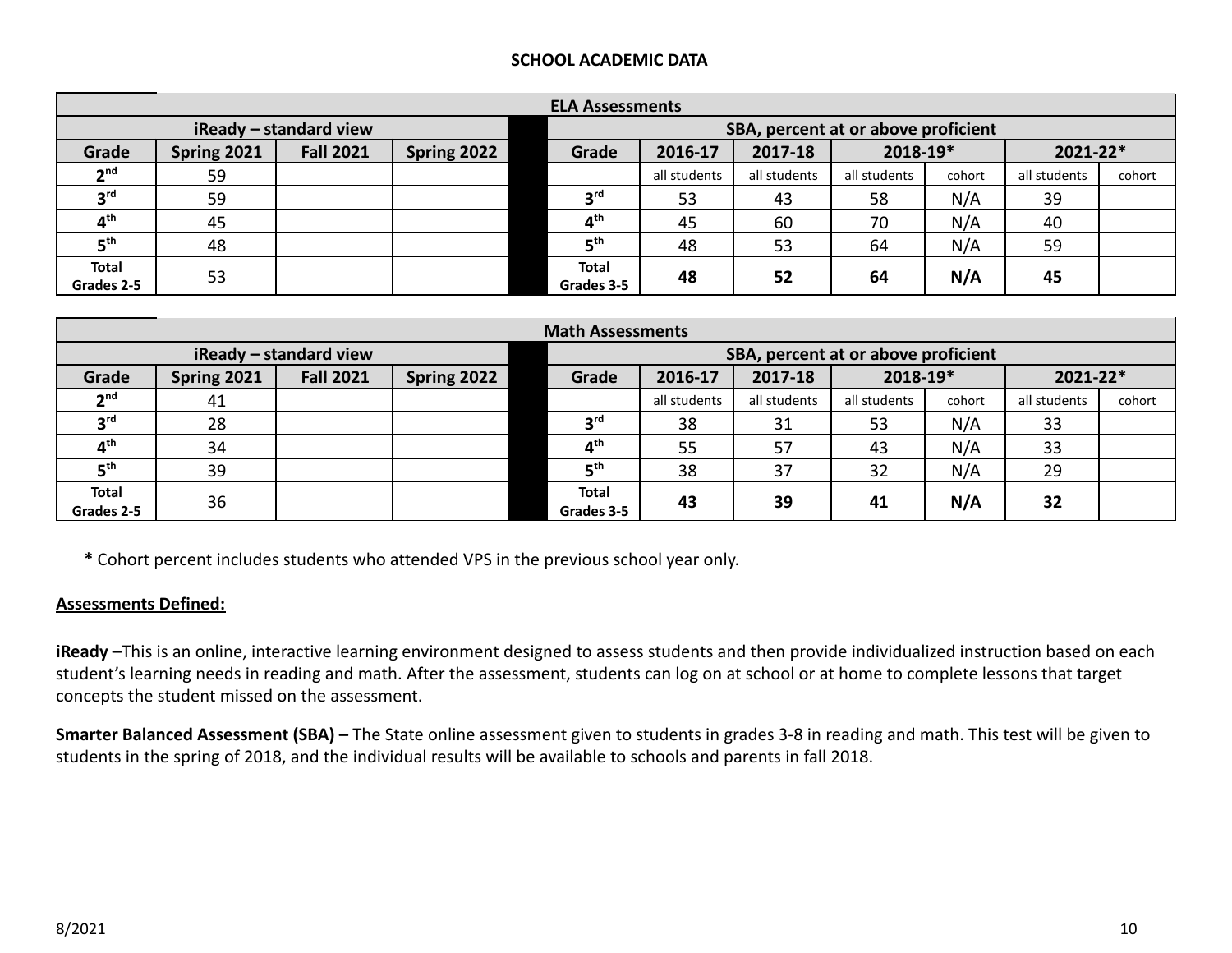### **Historical Data**

| <b>Survey</b> | Question                                                                              | # of<br><b>Responders</b> | <b>Fall 2021</b><br>percent<br>positive | Spring 2022<br># of<br>percent<br>positive<br><b>Responders</b> |   |
|---------------|---------------------------------------------------------------------------------------|---------------------------|-----------------------------------------|-----------------------------------------------------------------|---|
| Family        | My child's school is welcoming.<br>I am regularly informed about my child's progress. | 178                       | 84%                                     |                                                                 | % |
| Staff         | Our culture is purposeful, ant-biased, and supportive at SRS.                         | 35                        | 94%                                     |                                                                 | % |
| Student       | Overall, how much do you feel like you belong at your school?                         | 142                       | 79%                                     |                                                                 | % |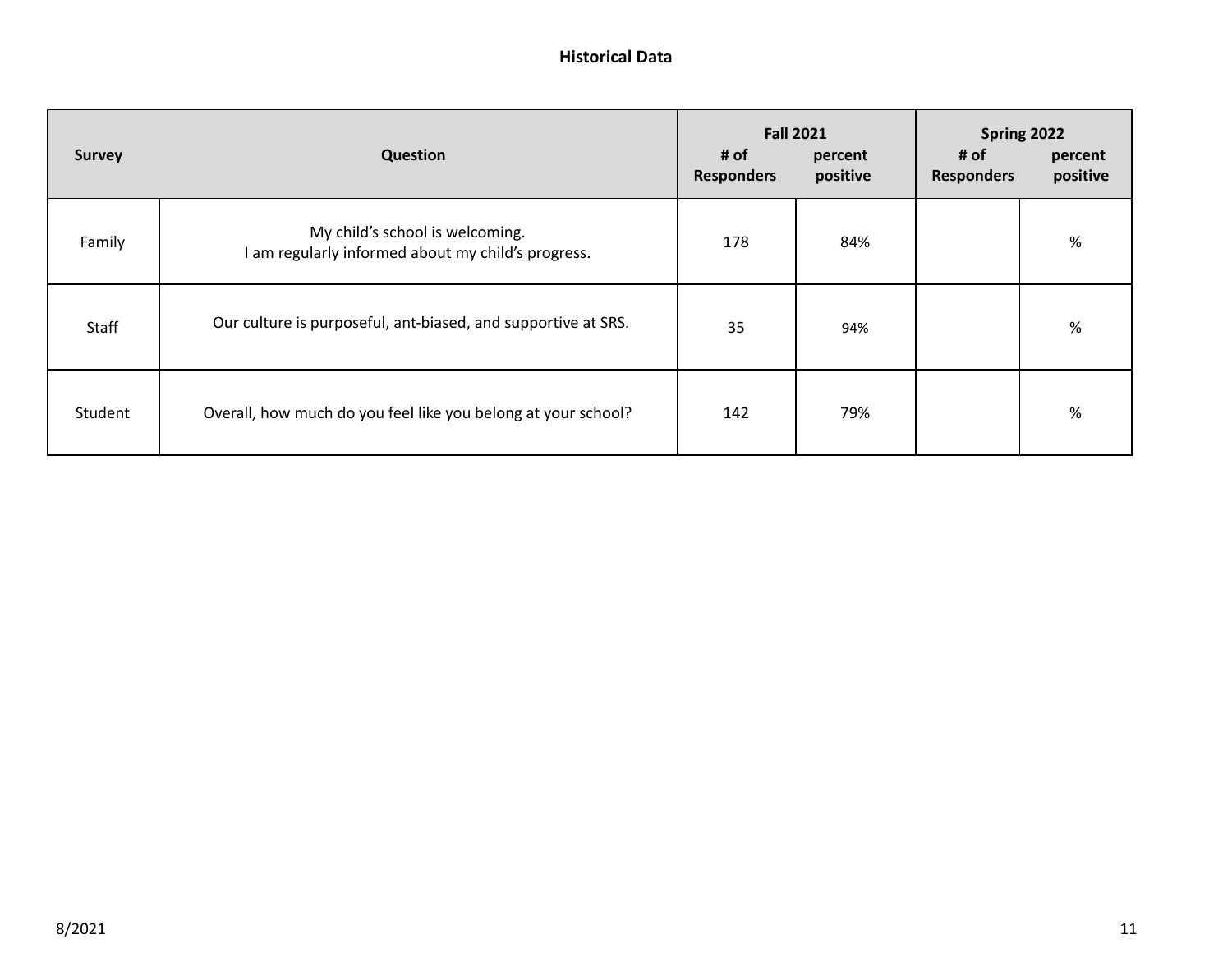#### **SCHOOL WIDE PROFESSIONAL LEARNING PLAN**

**School Objective**: Improving teaching and learning is a continuous focus, therefore, professional learning is critical to the growth and improvement of student achievement.

| <b>DATES</b>                                | <b>STAFF RESPONSIBLE</b>     | <b>OUTCOMES</b>                                                                                                                                                                                                                   |
|---------------------------------------------|------------------------------|-----------------------------------------------------------------------------------------------------------------------------------------------------------------------------------------------------------------------------------|
| First Wednesday of the month                | Certified staff              | Staff will engage in whole school PD focused around improvement in teaching<br>and learning.                                                                                                                                      |
| Second and Fourth Wednesday of the<br>month | <b>Certified Staff</b>       | PLC meetings focused on data driven decision making for planning of instruction.                                                                                                                                                  |
| Maggie Roberts/Barb Golub                   | Admin/Certified/Staff        | PD Consultants will support conferring methods with teachers to support<br>student-centered learning.                                                                                                                             |
| PLC Teams                                   | Admin, Certified Staff       | Weekly meetings to analyze student work and plan targeted instruction                                                                                                                                                             |
| Ongoing                                     | <b>Instructional Coaches</b> | Provide teacher support throughout the year to implement the curriculum with<br>high quality teaching practices. Provide support to all teachers through CRS<br>coaching days and individual requests.                            |
| Viana Turcios-Cotto                         | Admin/Certified Staff        | PD Consultant will support the beginning of the year work around SEL. This<br>support will be around welcoming students back into the classrooms to support<br>student relationships and connectivity to the classroom community. |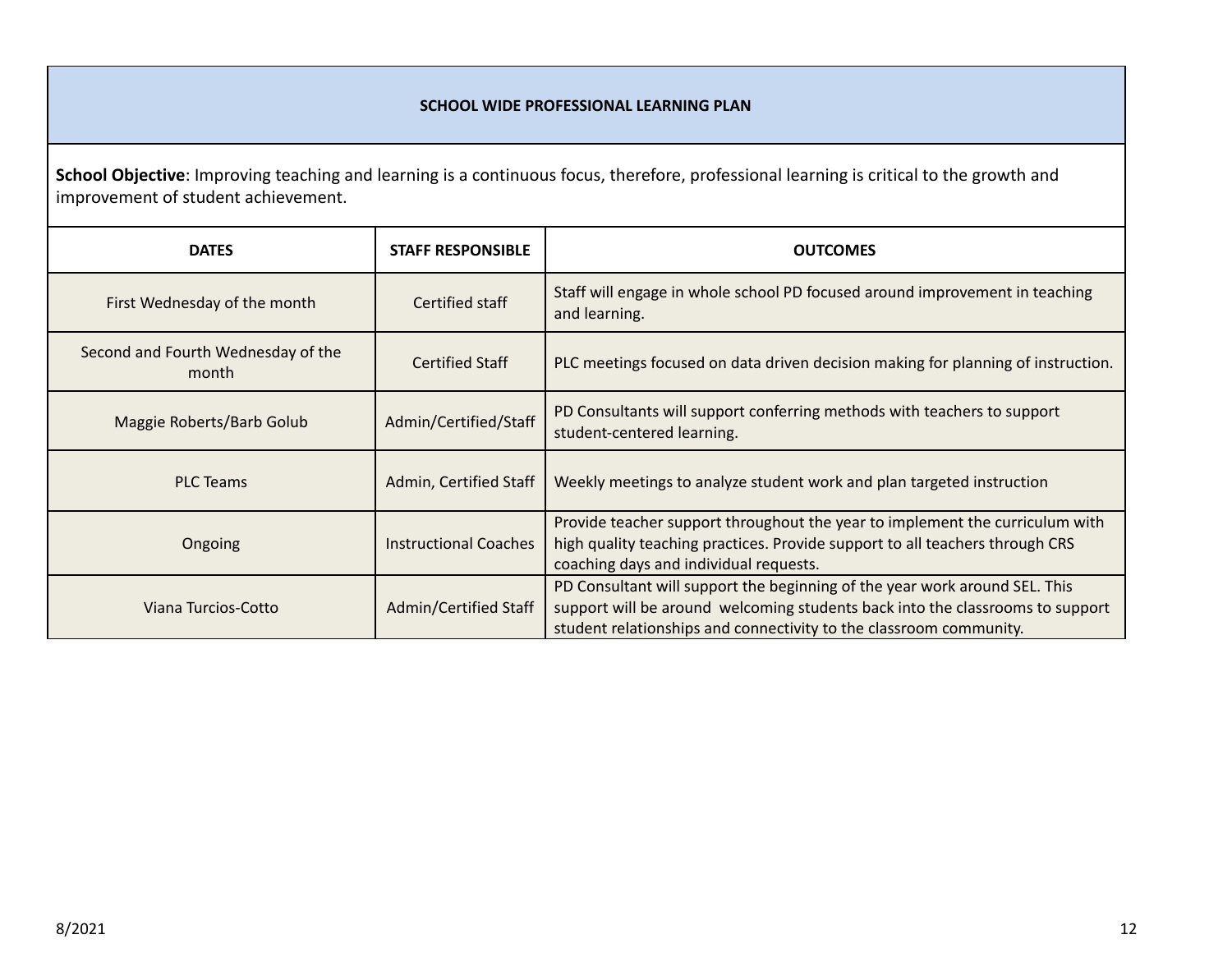## **School Priorities**

#### **Social Emotional Learning**

- − Aperture SEL screener
- − Zones of Regulation, grades 1-3

#### **Equity**

− Equity Committee will provide resources and information to whole staff

#### **Family Engagement**

- − Hold in-person events as feasible (e.g. literacy night, etc)
- − Offer choices for conferences, meetings, etc: zoom or in person

#### **Literacy Footprints**

- − Increase student access to chromebooks
- − Increase teachers' knowledge of technology to support learning

#### **District Professional Development**

- − Instructional Elements
- − Equity
- − SEL